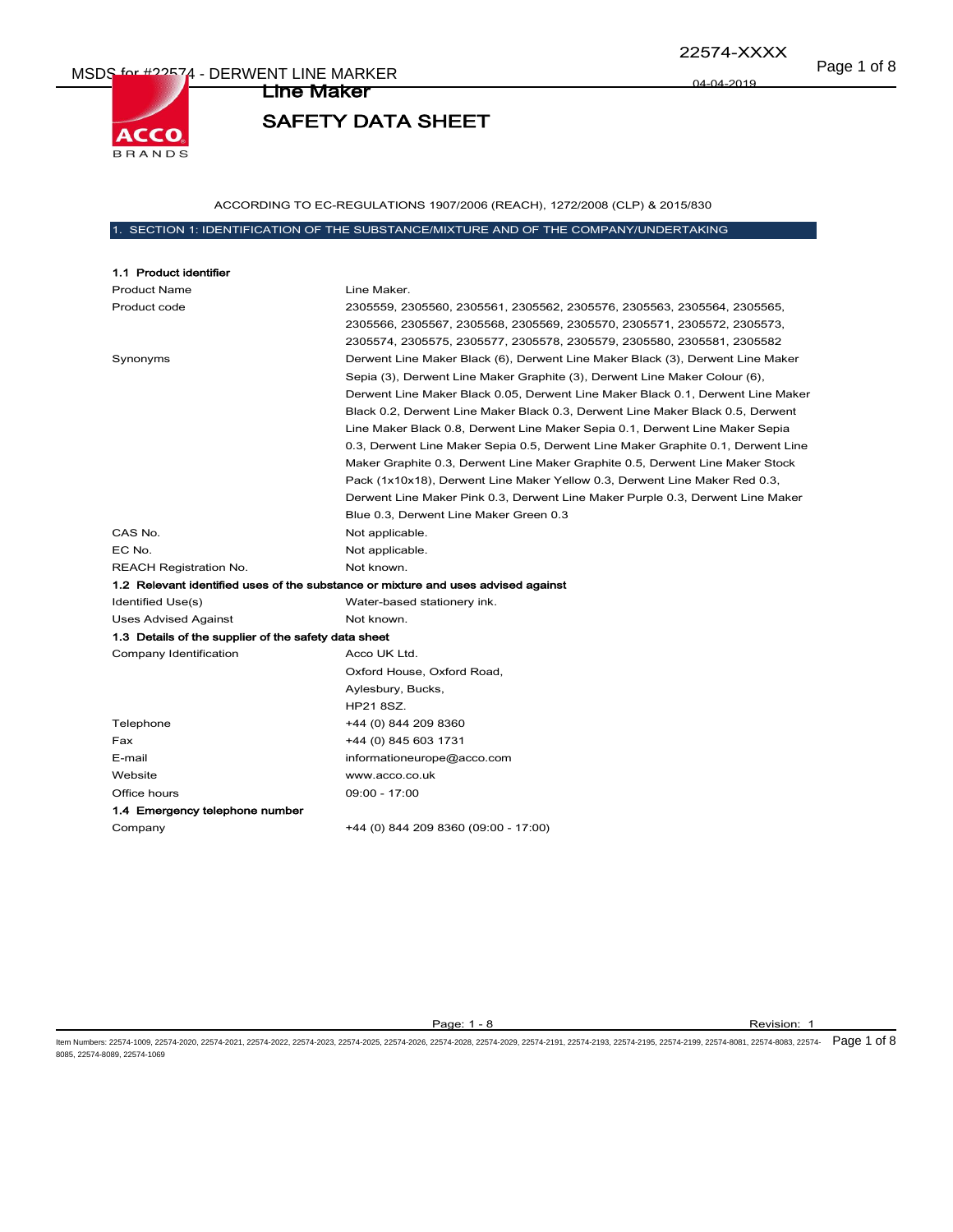

Line Maker

## 2. SECTION 2: HAZARDS IDENTIFICATION

#### 2.1 Classification of the substance or mixture

Regulation (EC) No. 1272/2008 (CLP) Not classified as dangerous for supply/use.

| 2.2 Label elements         |                                                  |
|----------------------------|--------------------------------------------------|
|                            | According to Regulation (EC) No. 1272/2008 (CLP) |
| <b>Product Name</b>        | Line Maker.                                      |
| Hazard Pictogram(s)        | None.                                            |
| Signal Word(s)             | None.                                            |
| Hazard Statement(s)        | None.                                            |
| Precautionary Statement(s) | None.                                            |
| 2.3 Other hazards          |                                                  |
|                            | None.                                            |
| 2.4 Additional Information |                                                  |
|                            | None.                                            |

3. SECTION 3: COMPOSITION/INFORMATION ON INGREDIENTS

Contains: 55-70% Water (CAS No.: 7732-18-5)

## 3.1 Substances

Not applicable.

| 3.2 Mixtures     |         |                   |           |                     |                     |
|------------------|---------|-------------------|-----------|---------------------|---------------------|
| Ingredients      | CAS No. | EC No. / REACH    | %W/W      | Hazard Statement(s) | Hazard Pictogram(s) |
|                  |         | Registration No.  |           |                     |                     |
| Glycerol         | 56-81-5 | 200-289-5         | $20 - 25$ | Not classified      | None                |
|                  |         | 01-2119471987-18- |           |                     |                     |
|                  |         | XXXX              |           |                     |                     |
| Propane-1,2-diol | 57-55-6 | 200-338-0         | $1 - 5$   | Not classified.     | None                |
|                  |         | 01-2119456809-23- |           |                     |                     |
|                  |         | XXXX              |           |                     |                     |

4. SECTION 4: FIRST AID MEASURES

#### 4.1 Description of first aid measures

| Inhalation                                                                     | If breathing is difficult, remove victim to fresh air and keep at rest in a position |  |
|--------------------------------------------------------------------------------|--------------------------------------------------------------------------------------|--|
|                                                                                | comfortable for breathing.                                                           |  |
| <b>Skin Contact</b>                                                            | Wash hands and exposed skin after use.                                               |  |
| Eye Contact                                                                    | If contact with eyes directly, flush with gently flowing fresh water thoroughly.     |  |
| Ingestion                                                                      | Wash out mouth with water.                                                           |  |
| 4.2 Most important symptoms and effects, both acute and delayed                |                                                                                      |  |
|                                                                                | None anticipated.                                                                    |  |
| 4.3 Indication of any immediate medical attention and special treatment needed |                                                                                      |  |

Unlikely to be required but if necessary treat symptomatically.

Page: 2 - 8 Revision: 1

ltem Numbers: 22574-1009, 22574-2020, 22574-2021, 22574-2022, 22574-2023, 22574-2026, 22574-2026, 22574-2028, 22574-2191, 22574-2193, 22574-2193, 22574-2198, 22574-8081, 22574-8081, 22574-8083, 22574-8083, 22574-8081, 2257 8085, 22574-8089, 22574-1069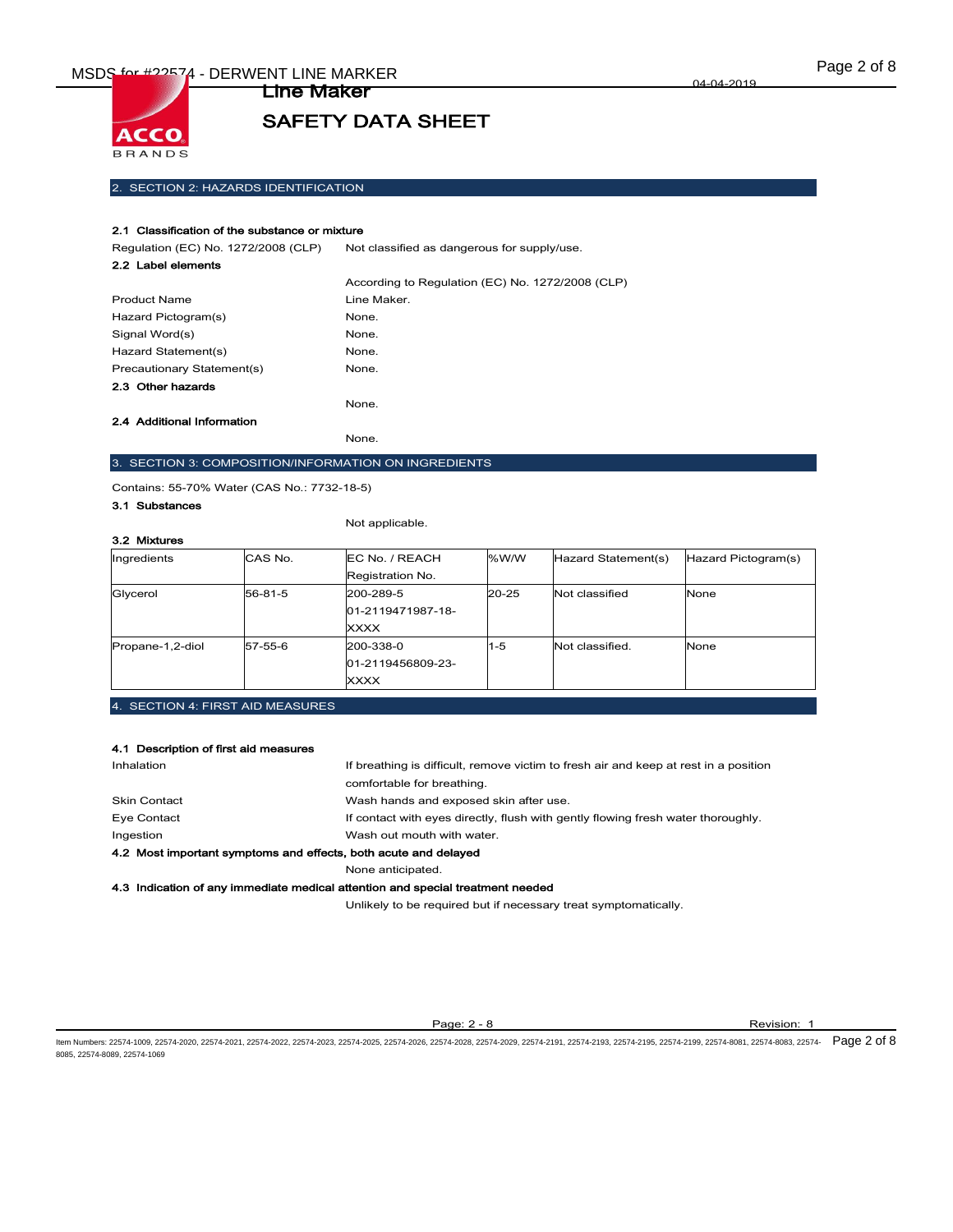

Line Maker

04-04-2019

## 5. SECTION 5: FIREFIGHTING MEASURES Non-flammable. 5.1 Extinguishing media Suitable Extinguishing media In case of fire use water spray or fog, alcohol resistant foam, dry chemical or carbon dioxide. Unsuitable extinguishing media None known. 5.2 Special hazards arising from the substance or mixture May decompose if heated. Decomposes in a fire giving off toxic fumes: Carbon monoxide, Carbon dioxide, Nitrogen oxides. 5.3 Advice for firefighters Fire fighters should wear complete protective clothing including self-contained breathing apparatus. 6. SECTION 6: ACCIDENTAL RELEASE MEASURES 6.1 Personal precautions, protective equipment and emergency procedures General hygiene measures for the handling of chemicals are applicable. Wear suitable protective clothing and gloves. Wash hands and exposed skin after use. 6.2 Environmental precautions Do not release large quantities into the surface water or into drains. 6.3 Methods and material for containment and cleaning up Absorb spillage in suitable inert material. Flush spill area with copious amounts of water. 6.4 Reference to other sections See Also Section 8, 13. 7. SECTION 7: HANDLING AND STORAGE 7.1 Precautions for safe handling Unlikely to cause harmful effects under normal conditions of handling and use. Wash thoroughly with soap and water after handling. 7.2 Conditions for safe storage, including any incompatibilities Store in a tightly closed container. Storage temperature Ambient (<50°C). Storage life Storage Internal conditions. Incompatible materials **Strongly acidic.** Strongly alkaline. 7.3 Specific end use(s)

Water-based stationery ink.

Page: 3 - 8 Revision: 1

ltem Numbers: 22574-1009, 22574-2020, 22574-2021, 22574-2022, 22574-2023, 22574-2026, 22574-2026, 22574-2028, 22574-2191, 22574-2193, 22574-2193, 22574-2199, 22574-2198, 22574-8081, 22574-8081, 22574-8083, 22574-8081, 2257 8085, 22574-8089, 22574-1069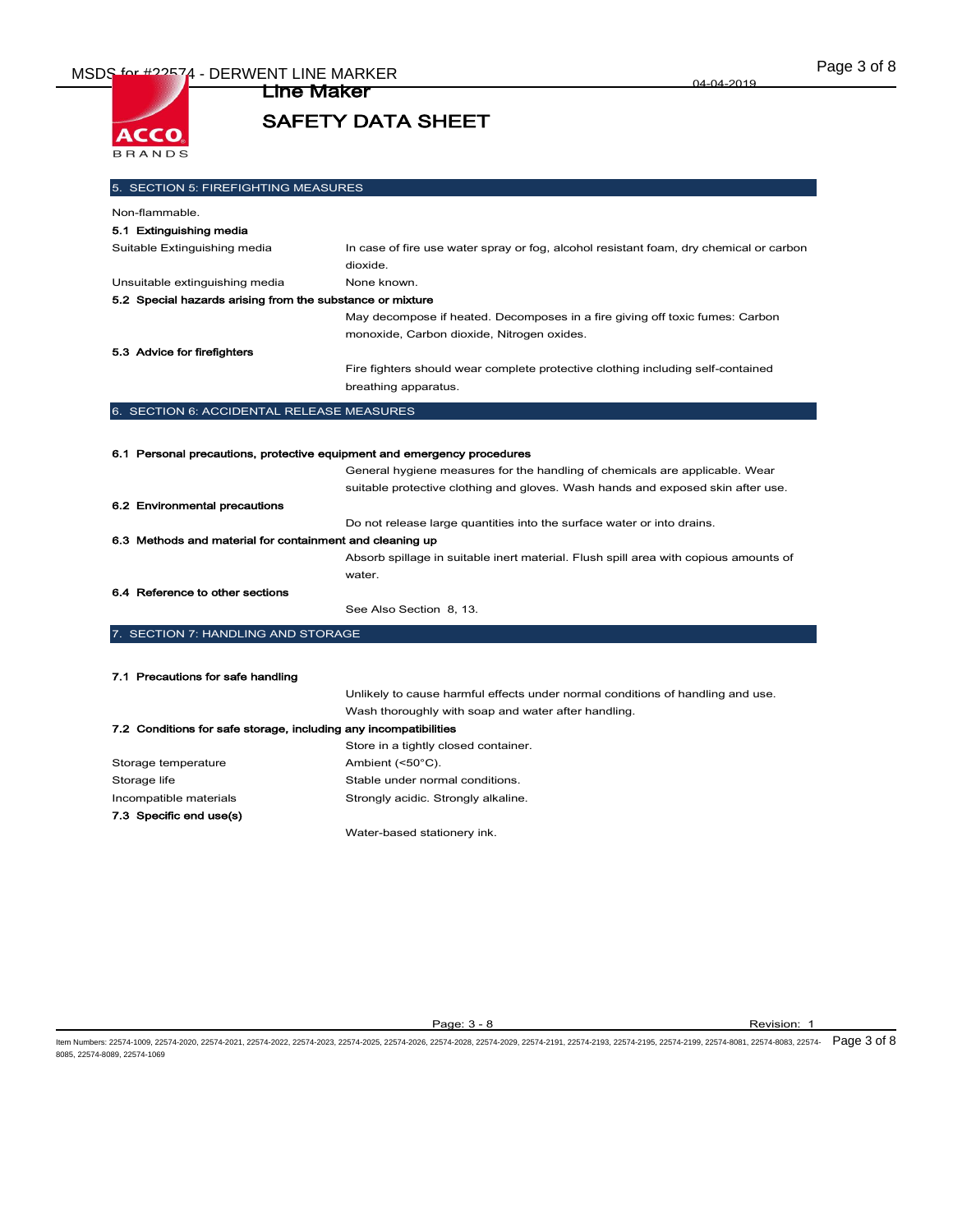

## 8. SECTION 8: EXPOSURE CONTROLS/PERSONAL PROTECTION

Line Maker

#### 8.1 Control parameters

8.1.1 Occupational Exposure Limits

| <b>SUBSTANCE</b>                | CAS No. | LTEL (8 hr TWA | LTEL (8 hr TWA    | <b>STEL</b> | <b>STEL</b>          | <b>Note</b> |
|---------------------------------|---------|----------------|-------------------|-------------|----------------------|-------------|
|                                 |         | ppm)           | mg/m <sup>3</sup> | (ppm)       | (mq/m <sup>3</sup> ) |             |
| Glycerol                        | 56-81-5 |                | 10                |             |                      |             |
| Propane-1,2-diol                | 57-55-6 | 150            | 474               |             |                      |             |
| (total vapour and particulates) |         |                |                   |             |                      |             |
| Propane-1,2-diol                | 57-55-6 |                | 10                |             |                      |             |
| (particulates)                  |         |                |                   |             |                      |             |

Source UK Workplace Exposure Limits EH40/2005 (Third edition, published 2018)

#### 8.2 Exposure controls

8.2.1. Appropriate engineering controls Ensure adequate ventilation.

| 8.2.2. Personal protection equipment |                                                                                  |
|--------------------------------------|----------------------------------------------------------------------------------|
| Eye Protection                       | Wear protective eye glasses for protection against liquid splashes.              |
| Skin protection                      | Not normally required. Wear suitable gloves if prolonged skin contact is likely. |
| Respiratory protection               | Normally no personal respiratory protection is necessary.                        |
| Thermal hazards                      | Not applicable.                                                                  |

8.2.3. Environmental Exposure Controls Do not release large quantities into the surface water or into drains.

Page: 4 - 8 Revision: 1

ltem Numbers: 22574-1009, 22574-2020, 22574-2021, 22574-2022, 22574-2023, 22574-2026, 22574-2026, 22574-2028, 22574-2191, 22574-2193, 22574-2193, 22574-2198, 22574-8081, 22574-8081, 22574-8083, 22574-8081, 22574-8081, 2257 8085, 22574-8089, 22574-1069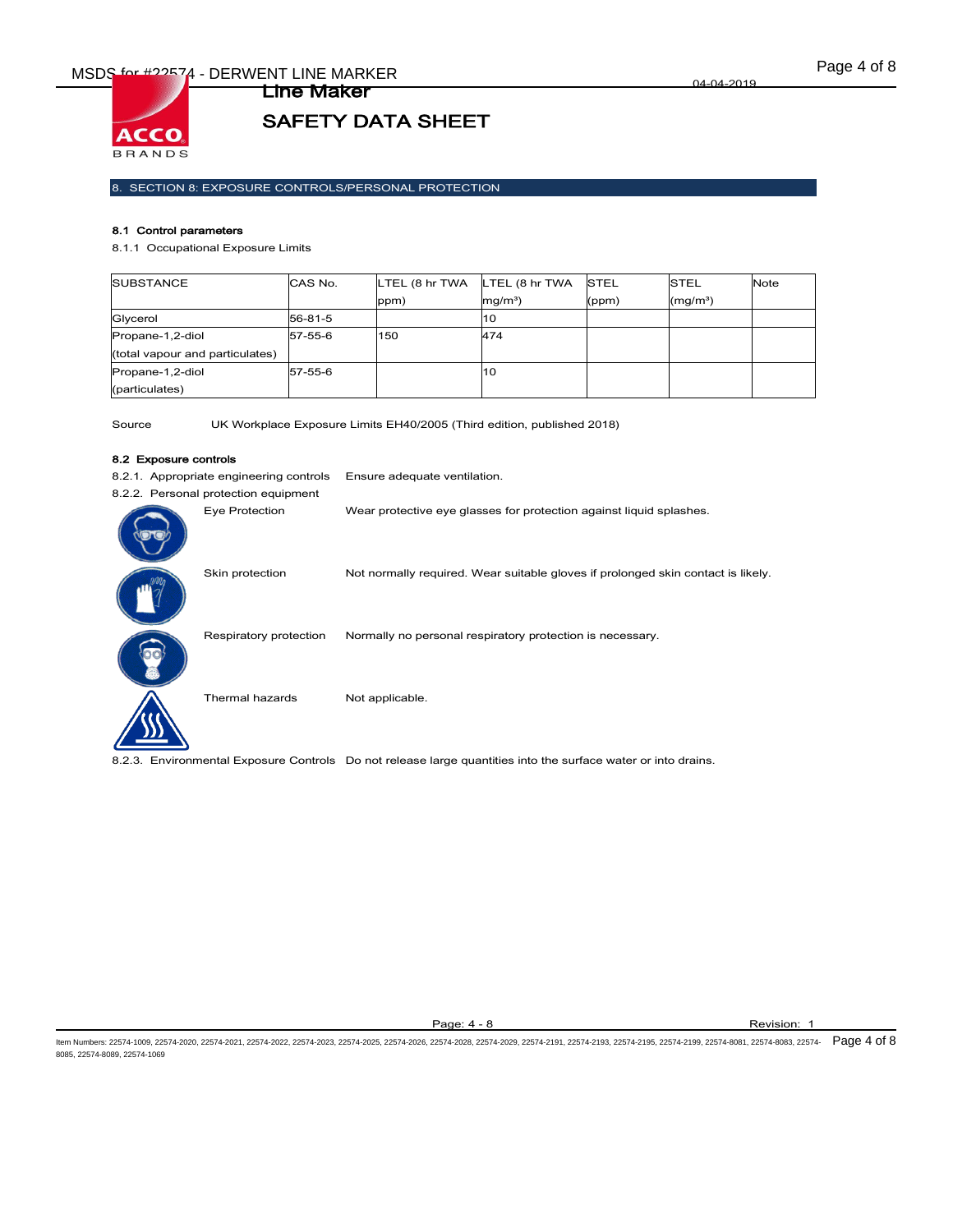

## 9. SECTION 9: PHYSICAL AND CHEMICAL PROPERTIES

## 9.1 Information on basic physical and chemical properties

| Appearance                              | Liguid.             |
|-----------------------------------------|---------------------|
|                                         | Colour: Variant.    |
| Odour                                   | Not available.      |
| Odour threshold                         | Not established.    |
| рH                                      | $6-9$               |
| Melting point/freezing point            | $0^{\circ}$ C       |
| Initial boiling point and boiling range | $100^{\circ}$ C     |
| Flash Point                             | Not applicable.     |
| <b>Evaporation rate</b>                 | Not available.      |
| Flammability (solid, gas)               | Not applicable.     |
| Upper/lower flammability or explosive   | Not applicable.     |
| limits                                  |                     |
| Vapour pressure                         | Not available.      |
| Vapour density                          | Not available.      |
| Density (g/ml)                          | Not available.      |
| Relative density                        | 1.05 @ 20°C         |
| Solubility(ies)                         | Insoluble in water. |
| Partition coefficient: n-octanol/water  | Not available.      |
| Auto-ignition temperature               | Not applicable.     |
| Decomposition Temperature (°C)          | Not available.      |
| Viscosity                               | <20 mPa•s @ 25°C    |
| <b>Explosive properties</b>             | Not explosive.      |
| Oxidising properties                    | Not oxidising.      |
| 9.2 Other information                   |                     |
|                                         | None.               |

## 10. SECTION 10: STABILITY AND REACTIVITY

| 10.1 Reactivity                         |                                                                |
|-----------------------------------------|----------------------------------------------------------------|
|                                         | Stable under normal conditions.                                |
| 10.2 Chemical Stability                 |                                                                |
|                                         | Stable under normal conditions.                                |
| 10.3 Possibility of hazardous reactions |                                                                |
|                                         | No hazardous reactions known if used for its intended purpose. |
| 10.4 Conditions to avoid                |                                                                |
|                                         | Heat and direct sunlight. Do not freeze.                       |
| 10.5 Incompatible materials             |                                                                |
|                                         | Strongly acidic. Strongly alkaline.                            |
| 10.6 Hazardous decomposition products   |                                                                |
|                                         | No hazardous decomposition products known.                     |

Page: 5 - 8 Revision: 1

ltem Numbers: 22574-1009, 22574-2020, 22574-2021, 22574-2022, 22574-2023, 22574-2026, 22574-2026, 22574-2028, 22574-2191, 22574-2193, 22574-2193, 22574-2198, 22574-8081, 22574-8081, 22574-8083, 22574-8083, 22574-8081, 2257 8085, 22574-8089, 22574-1069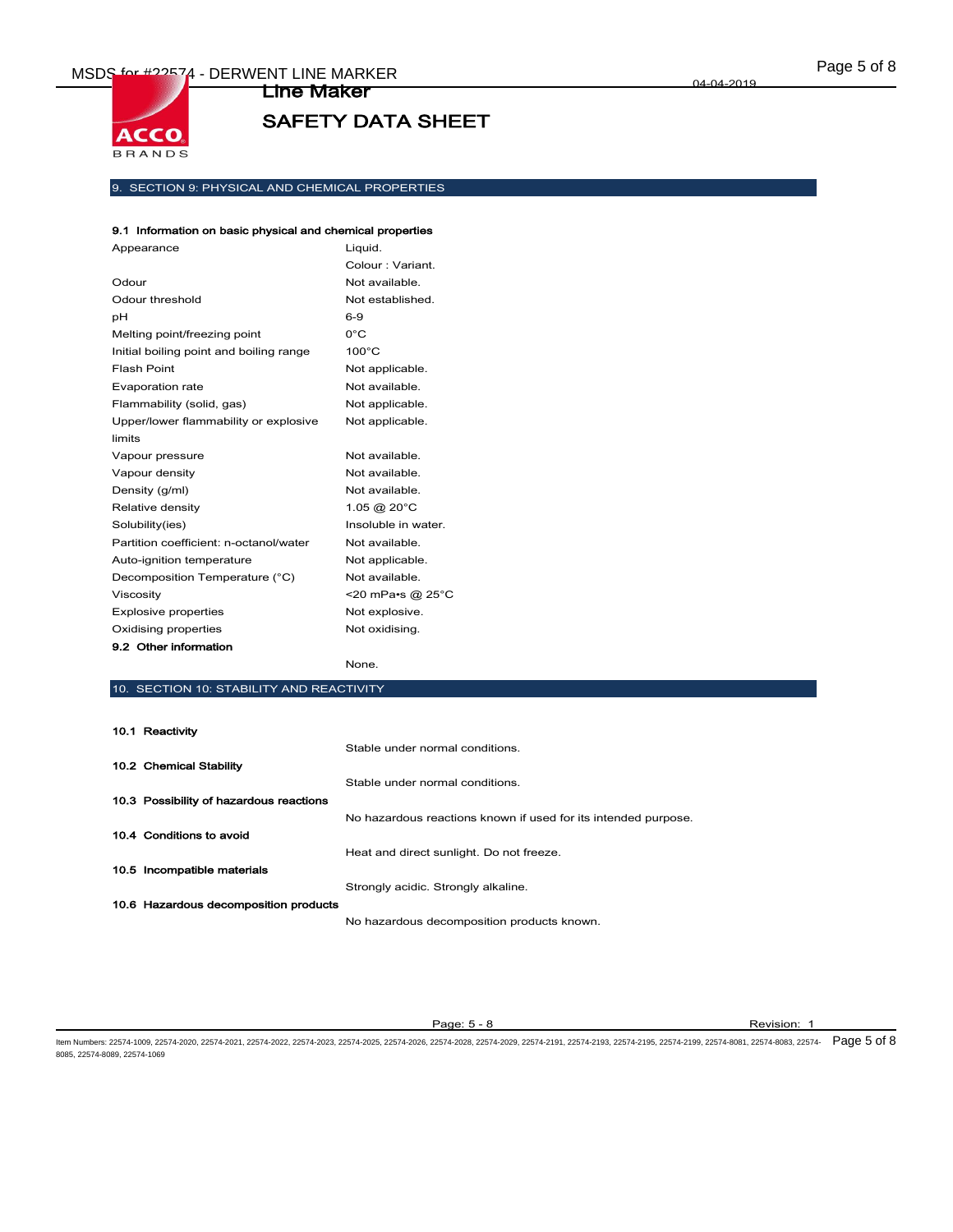

Line Maker

## 11. SECTION 11: TOXICOLOGICAL INFORMATION

| 11.1 Information on toxicological effects |                                              |
|-------------------------------------------|----------------------------------------------|
| Acute toxicity                            | Low acute toxicity.                          |
| Skin corrosion/irritation                 | Unlikely to cause skin irritation.           |
| Serious eye damage/irritation             | Non-irritant.                                |
| Skin sensitization data                   | It is not a skin sensitiser.                 |
| Respiratory sensitization data            | Not classified.                              |
| Germ cell mutagenicity                    | There is no evidence of mutagenic potential. |
| Carcinogenicity                           | No evidence of carcinogenicity.              |
| Reproductive toxicity                     | No evidence of reproductive effects.         |
| Lactation                                 | Not classified.                              |
| STOT - single exposure                    | None anticipated.                            |
| STOT - repeated exposure                  | None anticipated.                            |
| Aspiration hazard                         | Not classified.                              |
| 11.2 Other information                    |                                              |

None.

#### 12. SECTION 12: ECOLOGICAL INFORMATION

12.1 Toxicity

8085, 22574-8089, 22574-1069

|                                         |                                                                                                                                                                                                                                                                                                                                                                          | Low toxicity to aquatic organisms.                                                                  |
|-----------------------------------------|--------------------------------------------------------------------------------------------------------------------------------------------------------------------------------------------------------------------------------------------------------------------------------------------------------------------------------------------------------------------------|-----------------------------------------------------------------------------------------------------|
|                                         | 12.2 Persistence and Degradation                                                                                                                                                                                                                                                                                                                                         |                                                                                                     |
|                                         |                                                                                                                                                                                                                                                                                                                                                                          | Part of the components are biodegradable. The product is unlikely to persist in the<br>environment. |
|                                         | 12.3 Bioaccumulative potential                                                                                                                                                                                                                                                                                                                                           |                                                                                                     |
|                                         |                                                                                                                                                                                                                                                                                                                                                                          | The product has low potential for bioaccumulation.                                                  |
|                                         | 12.4 Mobility in soil                                                                                                                                                                                                                                                                                                                                                    |                                                                                                     |
|                                         |                                                                                                                                                                                                                                                                                                                                                                          | Insoluble in water. The product is predicted to have low mobility in soil.                          |
| 12.5 Results of PBT and vPvB assessment |                                                                                                                                                                                                                                                                                                                                                                          |                                                                                                     |
|                                         |                                                                                                                                                                                                                                                                                                                                                                          | Not classified as PBT or vPvB.                                                                      |
|                                         | 12.6 Other adverse effects                                                                                                                                                                                                                                                                                                                                               |                                                                                                     |
|                                         | $\overline{10}$ $\overline{0}$ $\overline{0}$ $\overline{10}$ $\overline{10}$ $\overline{10}$ $\overline{0}$ $\overline{0}$ $\overline{0}$ $\overline{0}$ $\overline{0}$ $\overline{10}$ $\overline{10}$ $\overline{10}$ $\overline{10}$ $\overline{10}$ $\overline{10}$ $\overline{10}$ $\overline{10}$ $\overline{10}$ $\overline{10}$ $\overline{10}$ $\overline{10}$ | Not known.                                                                                          |

#### 13. SECTION 13: DISPOSAL CONSIDERATIONS

| 13.1 Waste treatment methods |  |
|------------------------------|--|
| 13.2 Additional Information  |  |

Dispose at suitable refuse site.

Disposal should be in accordance with local, state or national legislation.

Page: 6 - 8 Revision: 1 ltem Numbers: 22574-1009, 22574-2020, 22574-2021, 22574-2022, 22574-2023, 22574-2026, 22574-2026, 22574-2028, 22574-2191, 22574-2193, 22574-2193, 22574-2199, 22574-2198, 22574-8081, 22574-8080, 22574-8083, 22574-8081, 2257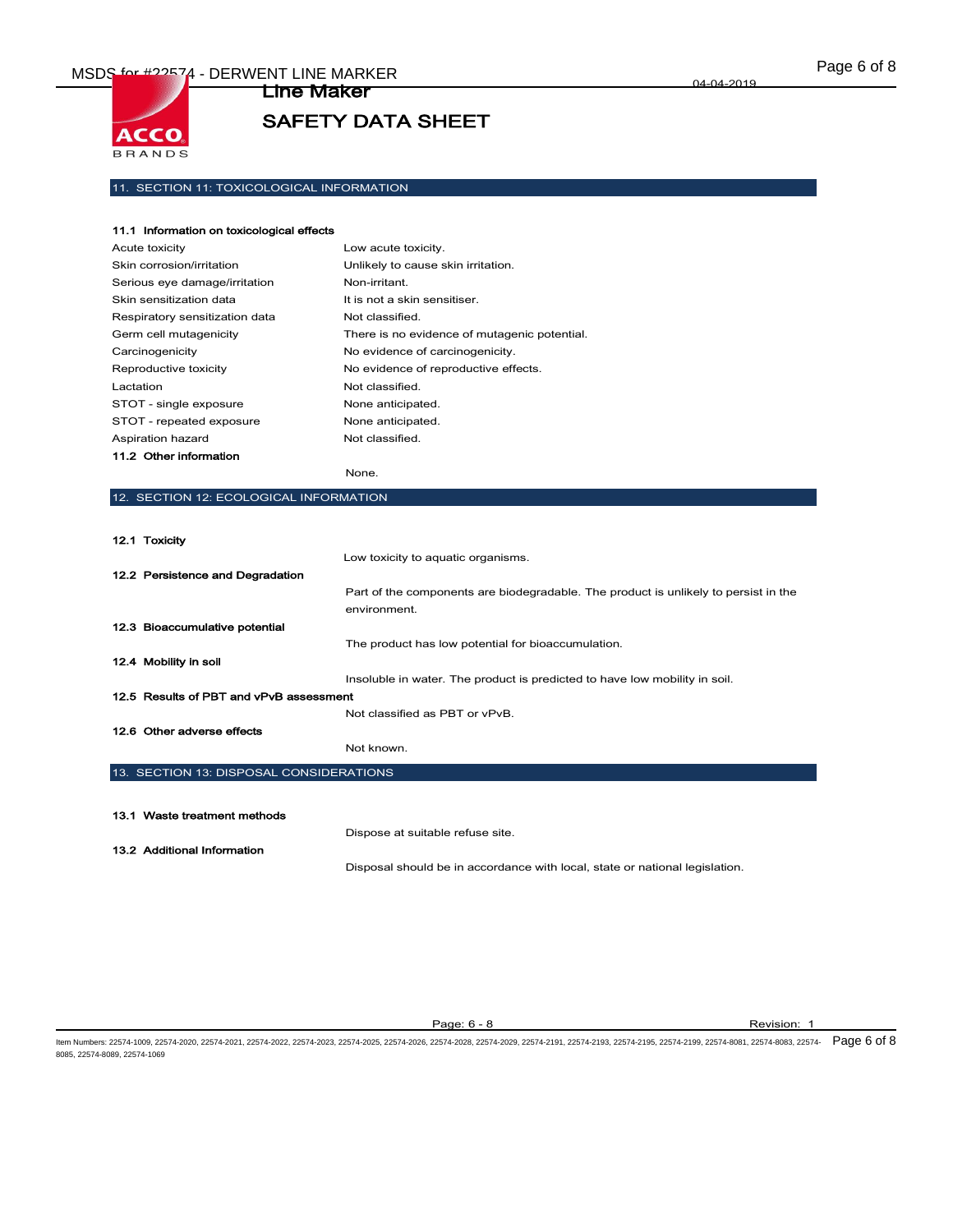

14. SECTION 14: TRANSPORT INFORMATION

Not classified as dangerous for transport.

| 14.1 UN number                    |                                       |
|-----------------------------------|---------------------------------------|
|                                   | Not applicable.                       |
| 14.2 UN proper shipping name      |                                       |
|                                   | Not applicable.                       |
| 14.3 Transport hazard class(es)   |                                       |
|                                   | Not applicable.                       |
| 14.4 Packing group                |                                       |
|                                   | Not applicable.                       |
| 14.5 Environmental hazards        |                                       |
|                                   | Not classified as a Marine Pollutant. |
| 14.6 Special precautions for user |                                       |
|                                   | Not applicable.                       |
|                                   |                                       |

14.7 Transport in bulk according to Annex II of Marpol and the IBC Code

Not applicable.

## 15. SECTION 15: REGULATORY INFORMATION

#### 15.1 Safety, health and environmental regulations/legislation specific for the substance or mixture

European Regulations - Authorisations and/or Restrictions On Use Candidate List of Substances of Very High Concern for Authorisation Not listed REACH: ANNEX XIV list of substances Not listed subject to authorisation REACH: Annex XVII Restrictions on the Not listed manufacture, placing on the market and use of certain dangerous substances, mixtures and articles Community Rolling Action Plan (CoRAP) Not listed National regulations Other Not known. 15.2 Chemical Safety Assessment Not applicable.

Page: 7 - 8 Revision: 1

ltem Numbers: 22574-1009, 22574-2020, 22574-2021, 22574-2022, 22574-2023, 22574-2026, 22574-2026, 22574-2028, 22574-2191, 22574-2193, 22574-2193, 22574-2198, 22574-8081, 22574-8081, 22574-8083, 22574-8083, 22574-8081, 2257 8085, 22574-8089, 22574-1069